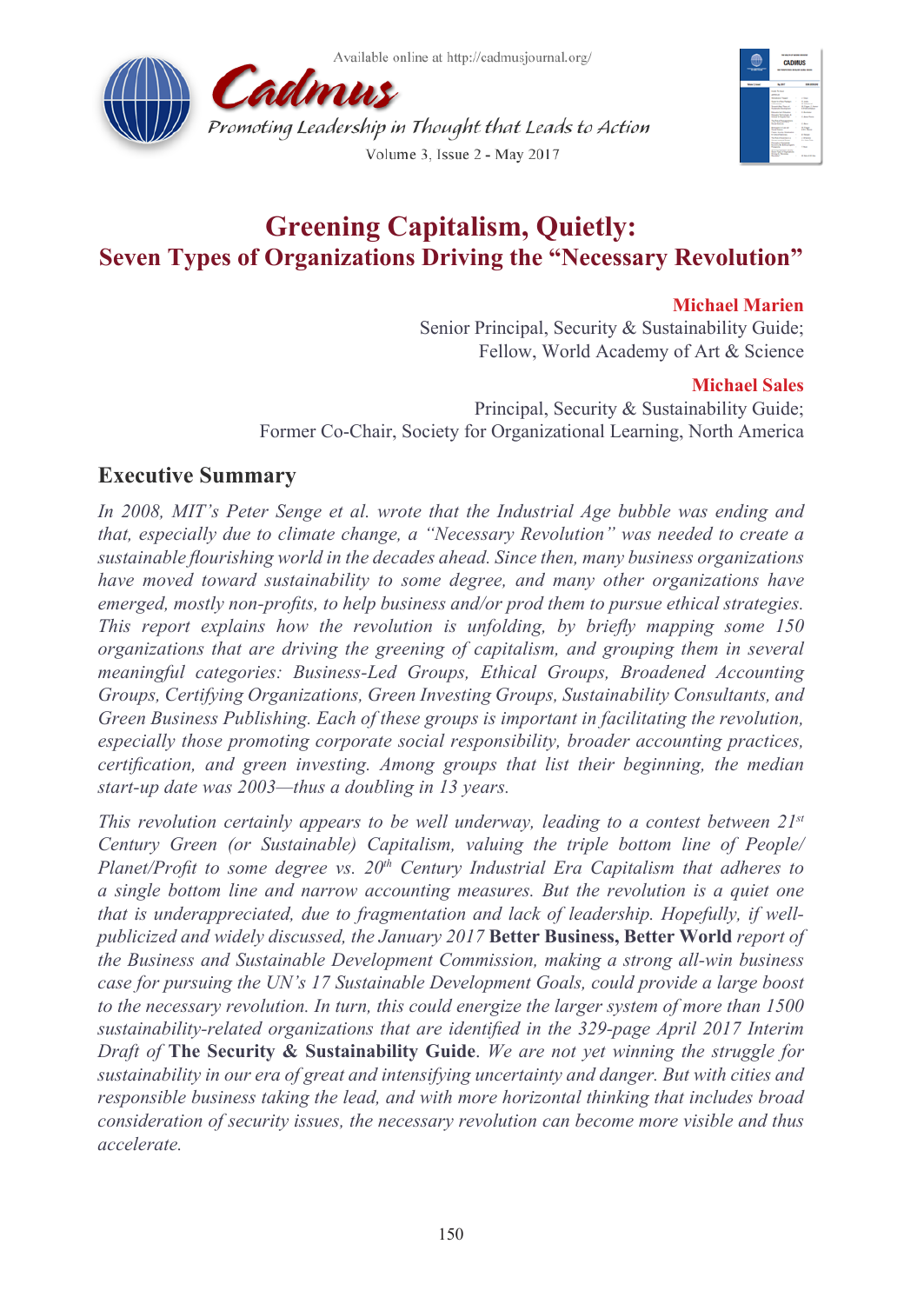## **1. Introduction**

In his thoughtful and important 2008 work, *The Necessary Revolution: Working Together to Create a Sustainable World,*[1](#page-16-0) MIT's Peter Senge and four colleagues argued that the "extended bubble" of the Industrial Age is coming to an end, as concerns energy, food, wasted materials, growth measured as GDP, and societal organization and priorities. The only question, they conclude, is when and how, recognizing that collapse could occur rapidly. Reducing greenhouse emissions and creating a sustainable flourishing world for life beyond the Industrial Age in the decades ahead is "perhaps the greatest learning challenge humans have ever faced."

Senge, an expert on systems thinking,\* management, and learning organizations, goes on to discuss how we got into our predicament, thinking together about the larger system, the business rationale for sustainability, getting people engaged, cross-sector collaborations, purposeful networking, innovation inspired by living systems, new strategic possibilities, the future of corporations and leadership and much more. Several dozen illustrative organizations are mentioned in passing, but the authors modestly note that "we are at the beginning of the beginning."<sup>2</sup>

Nearly a decade has passed since this inspiring work, and many business organizations have moved toward sustainability to some degree, and many other organizations, mostly non-profits, have emerged to help business and/or prod them to pursue ethical strategies. As Senge *et al.* note, "The watchdog role of countless NGOs is now a feature of the business landscape."<sup>3</sup>

The purpose of this report is to explain *how* the necessary revolution is unfolding, by briefly mapping a system of some 150 organizations that are driving the greening of capitalism, and to cluster them in several meaningful categories or sub-systems: Business-Led Groups, Ethical Groups, Broadened Accounting Groups, Certifying Organizations, Green Investing Groups, Sustainability Consultants, and Green Business Publishing. In short, business leaders are themselves pursuing the "necessary revolution," but there are many organizations driving them and supporting them. We believe that this important and positive development in a time of great uncertainty and danger is not adequately recognized, if at all. A broad mapping overview, even if necessarily imperfect, can enhance the understanding of this profound but quiet revolution, well under way, and hopefully speed it along.

Several caveats are needed. *First,* all of this information has been collected from organization websites. Some of the information may involve inflated promises or numbers; on the other hand, some information may be outdated and understated, in that organizations have added more staff or members, issued new and useful publications, and developed even more initiatives and alliances that seek to do good at a time when such is needed.

<sup>\*</sup> Peter Senge, **The Fifth Discipline: The Art & Practice of the Learning Organization**. New York: Doubleday Currency, 1990; revised edition "with 100 new pages," 2006. The fifth discipline is systems thinking, which integrates the other disciplines of personal mastery of seeing reality, mental models of how to take action, building shared vision, and team learning for genuine thinking together. The cover of the 2006 paper edition claims "more than 1 million copies in print."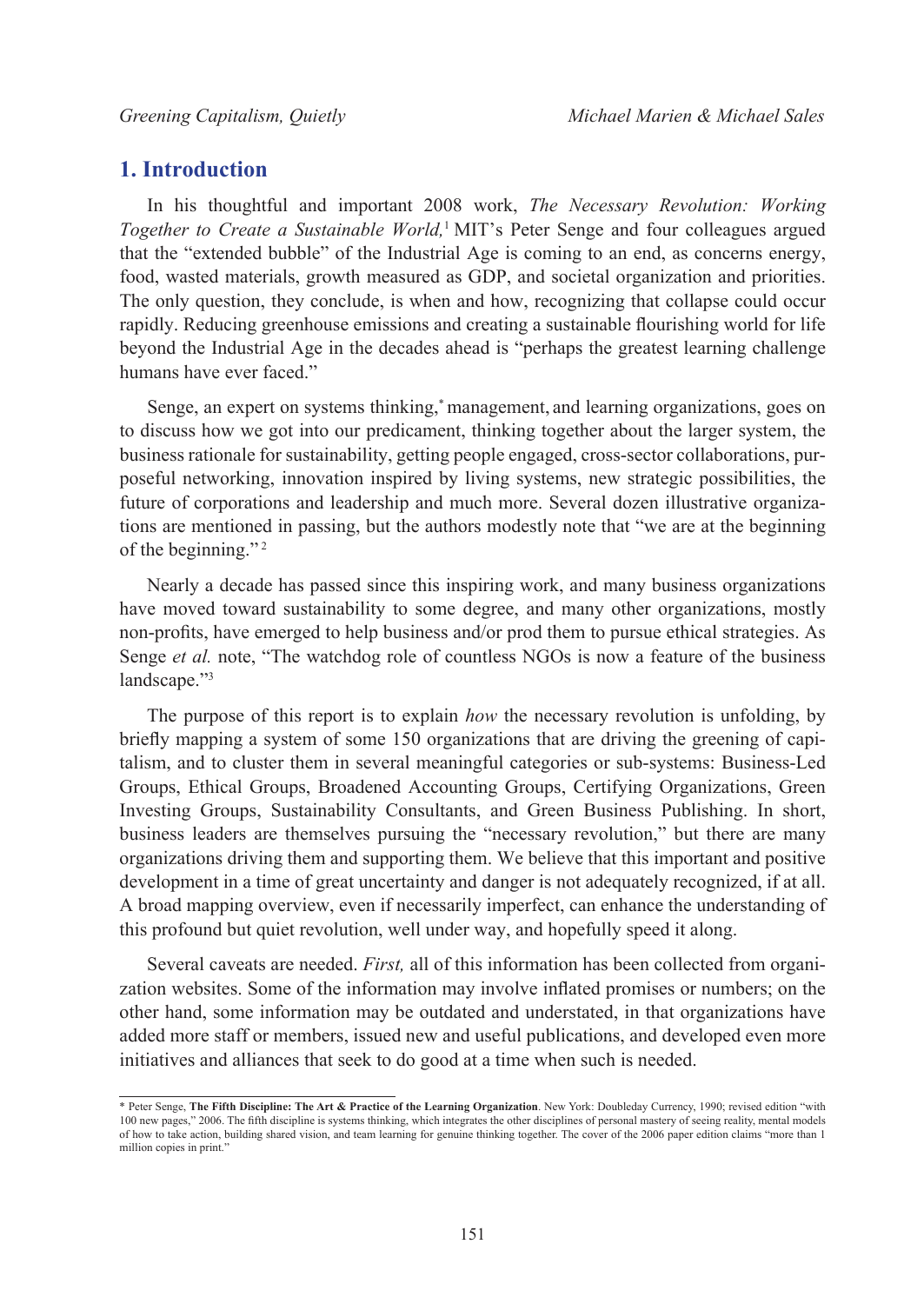*Second,* the number of organizations covered here is constantly expanding. We hope that the most important players have been identified, but we have doubtlessly overlooked organizations that deserve to be listed. And, due to limited space, activities of organizations that are identified may not be fully represented.

*Third,* we apologize for the extensive name-dropping, which may assume mind-numbing proportions. But that is the point: to briefly illustrate the range and diversity of green organizations related to post-industrial-era business. If readers discover just one organization that closely fits their interest and needs, it will more than repay their investment in scanning this list. However, in many instances, there will be several organizations that deserve to be checked out by the readers. We have assigned an asterisk to organizations that seem to be more important, but this can easily be overridden by other considerations. We also include the date of founding, location of main offices, and number of staff if this information is provided on the website (in many instances it is not).

*Fourth*, this profusion of organizations makes a strong case that the greening of capitalism is underway, but not that green capitalism has arrived, nor will it fully arrive anytime soon. Unfortunately, many businesses have yet to make efforts related to sustainability, and many that have "gone green" have done so consciously or unconsciously in superficial ways. And many will not embrace greening, for a variety of reasons. And definitions of "green" and "sustainability" vary, while overlapping. Thinking "green" is generally narrower, suggesting energy efficiency and/or renewable energy sources, but can be broad, as in the "green growth" concept. "Sustainability" and "Sustainable Development" are generally broader, notably as articulated in the 17 UN Sustainable Development Goals. Overall, and most important, the many organizations embracing green and/or sustainable pathways point to an emerging bifurcation in the world of capitalism. The sooner this is seen and debated, the better.

# **2. Seven Types of Organizations**

### *2.1. Business-Led Groups*

There are a number of corporate-led groups that are well aware of emerging sustainability challenges and have been taking a leadership role in addressing these risks. Perhaps the two best-known groups are the \**World Business Council for Sustainable Development (WBCSD)* (1992, Geneva) and the \**World Economic Forum* (1971, Geneva; 400 staff). The WBCSD has 200 corporate members from 35 countries, and has issued an *Action 2020*  platform and a *Vision 2050* best-case scenario. The WBCSD Chair is Paul Polman, CEO of Unilever, which initiated the Unilever Sustainable Living Plan in 2010, "to make sustainable living commonplace."

The World Economic Forum, much older and larger, is widely known for its annual January meeting of business and government leaders in Davos, but also issues many reports on such topics as sustainability, global risks, human capital, food security, the circular economy, health for all, and the water/food/energy nexus. The \**Business and Sustainable Development Commission* (Jan 2016, London; 12 staff), launched in Davos by Paul Polman and Mark Malloch-Brown (former UN Deputy Secretary-General), makes the business case for a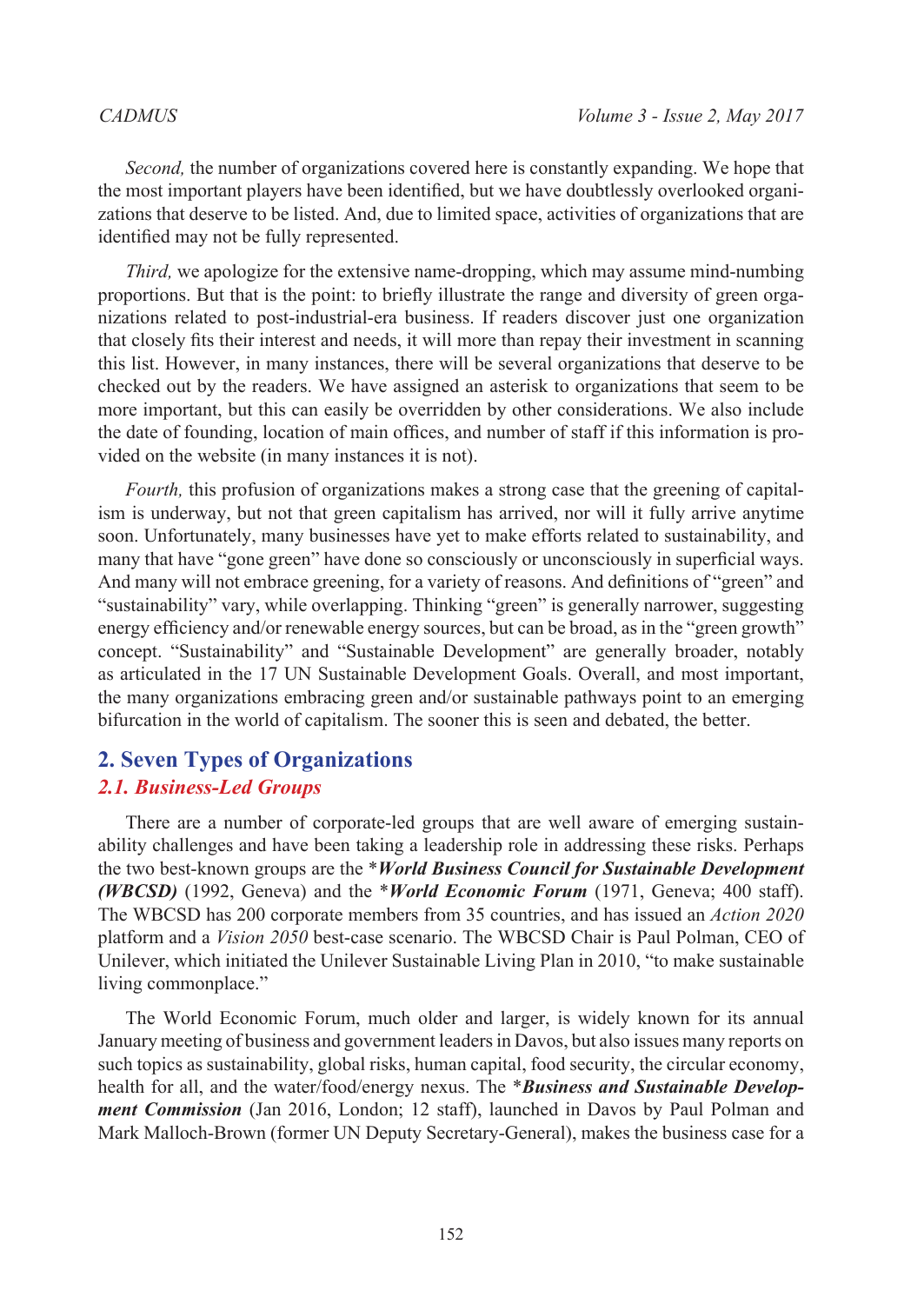new economy based on the UN's Sustainable Development Goals. Its outstanding "flagship report," **Better Business, Better World** (Jan 2017, 121p), offers a compelling growth strategy for business and the world economy, arguing that achieving the Global Goals will create more than 380 million new jobs by 2030, 70 million of them in affordable housing. \*

Other similar groups are \**Ceres* (1989, Boston), a very active coalition of 130 organizations to mobilize investor and business leaders for a sustainable world, the *Corporate Eco-Forum* (2008, 5 staff) for executives in 67 large corporations in 18 industries, the *Responsible Business Forum on Sustainable Development* (2012, Singapore) to build prosperity with economic, social, and natural capital, the *American Sustainable Business Council* (Washington; 12 staff) claiming  $>200,000$  businesses and holding an annual Sustainable Business Summit, \**Business for Social Responsibility* (1994, San Francisco; 100 staff in 8 offices) which networks >250 member companies, *Environmental Entrepreneurs*  (2000, Washington) with 850 business leaders for sustainability, *Sustainable America*  (Stamford CT, 5 staff) for entrepreneurial solutions, and *Sustainable Value Creation* (2008, Uxbridge UK) for sustainable business.

Small business is represented by the *Business Alliance for Local Living Economies*  (Oakland CA) which claims 500,000 businesses supporting localist values and resilient communities, and the *Climate Action Business Association* (Boston, 6 staff), which helps small business leaders with climate action business plans. Focus on a specific industry is demonstrated by the *Global Alliance for Action on Banking Values* (2009, Zeist, Netherlands) assembling 27 banks for Principles of a Sustainable Banking Culture, and the *Copenhagen Fashion Summit* (2009, Denmark) which drew  $>1,200$  participants to "the world's largest meeting on sustainability in fashion" and promotes new business models.

The impact of these various entities is not clear, and further research is needed. But the number of these associations and their ambitions is growing, presumably with at least some positive results.

### *2.2. Ethics-Driven Groups*

Many groups explicitly stress ethics, responsibility or corporate social responsibility (CSR), and leadership and organizational ratings and performance reports reinforce these virtues. The best-known ethical driver is probably the \**UN Global Compact* (2000, Geneva), which has 12,000 business signatories in 170 countries to 10 Principles regarding human rights, labor standards, environment, and corruption. The *UN Global Compact Cities Programme*  (2003, Melbourne) encourages urban innovation and local businesses joining the Compact. Unfortunately, the Compact lacks any effective monitoring and compliance machinery.

Explicit mention of ethics is found in *Ethical Corporation* (London), which publishes a *State of Responsible Business Report,* Hazel Henderson's \**Ethical Markets Media* (St.

<sup>\*</sup> **Better Business, Better World**: The Report of the Business & Sustainable Development Commission (London, Jan 2017, 121p.), chaired by Lord Mark Malloch-Brown, asserts that achieving the SDGs opens up at least US\$12 trillion of 60 market opportunities in four economic systems: Food/Agriculture (e.g. urban agriculture, sustainable aquaculture, micro-irrigation, land restoration, reduced food and packaging waste), Cities (e.g. affordable housing, energy-efficient buildings, public transport, smart metering, car sharing, municipal water leakage), Energy/Materials (e.g. circular models, renewables, energy efficiency/storage, CCS, green chemicals), and Health (risk pooling, telehealth, counterfeit drug detection, electronic records, healthcare training). Achieving these Global Goals would create >380 million new jobs by 2030.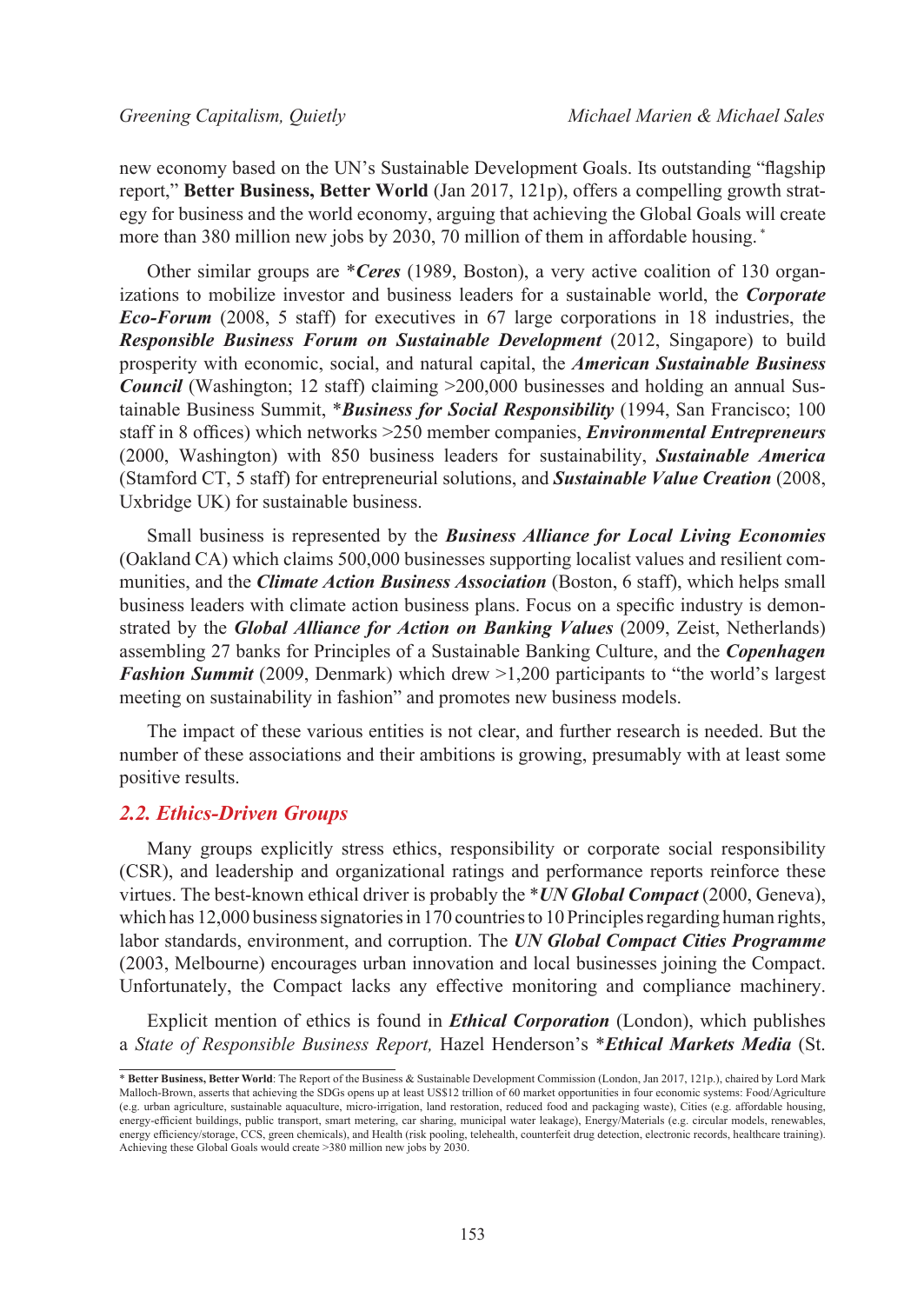Augustine FL), which publishes a *Green Transition Scoreboard* on swelling corporate investments and the *Ethical Money Directory* of 200 asset management firms, *Ethical Trading Initiative* (1998, London; 30 staff) promoting improved working conditions in global supply chains, and the *Ethos Institute of Business and Social Responsibility* (1998, Sao Paolo, Brazil), which pursues a CSR strategy for a fair and sustainable society.

Responsibility is the focus of the \**CSR360 Global Partner Network* (1999, London) which claims 133 organizations from 64 countries reaching 6,000 companies, "to mobilize business for good." The *CSRwire* (1999, Northampton MA) offers books, reports, and press releases on corporate social responsibility. The *ICCR Corporate Examiner* is published 3 times/year by the *Interfaith Center on Corporate Responsibility* (1971, New York), which encourages "sustainable and just practices." Since 2002, the *Corporate Responsibility Index*  has been compiled by *Business in the Community: The Prince's Responsible Business Network* (1982, London; 9 staff), to build "a fairer society and more sustainable future." *Business Fights Poverty* (2008, c/o Inspirus, London; 17 staff) promotes "responsible investing" to bring the SDGs into reality. The *Center for International Environmental Law* (1989, Washington; 15 staff) pursues legal levers for systemic change including "transboundary corporate accountability." *Tomorrow's Company* (1996, London; 15 staff) enables business to be "a force for good."

Leadership is emphasized by the \**Cambridge Institute for Sustainability Leadership*  (1989, Cambridge University; 132 staff), which offers executive education and graduate degree programs and promotes business action, and the *IMD Global Center for Sustainable Leadership* (1990, Lausanne, Switzerland), developing leaders to create best practices for future sustainability institutions and supply chains. And many individual business school professors, such as Sandra Waddock of Boston College, are promoting corporate responsibility and sustainability leadership. The *Center for Environmental Leadership in Business*, one of three major programs at *Conservation International* (1987, Arlington VA; 900 staff in 30 offices), works with corporate partners to improve industry responsibility in mining and energy, promote sustainable sourcing, and invest in conservation innovations. Individual companies touting their leadership include *LafargeHolcim* (115,000 staff in 90 countries), "a new leader for a new world" of building materials for sustainable development, and *Acciona*  (1997, Madrid; 33,000 staff in >30 countries) a Spanish conglomerate aspiring to leading in renewable energy, and sustainable water and infrastructure.

Ratings of business organizations are provided by the \**Dow Jones Sustainability Index*  (1999, New York), which evaluates sustainability performance of 2,500 large companies in 24 industry groups. *Insight 360* (7 staff) provides a dashboard for >8000 companies showing rank in sector and performance on sustainability and ESG (environmental/social/governance) factors. The *Global Cleantech 100* list of top companies is issued by the *Cleantech Group*  (2002, Oakland and London; 14 staff) which seeks to accelerate sustainability innovation and help corporations and investors. *GameChangers 500* (2013, San Francisco) ranks the world's "top for-benefit companies." The \**Global Initiative for Sustainability Ratings*  (2011, Washington), sponsored by Ceres and the Tellus Institute, rates the raters of corporate sustainability activism and engagement, and seeks a single standard. Standards are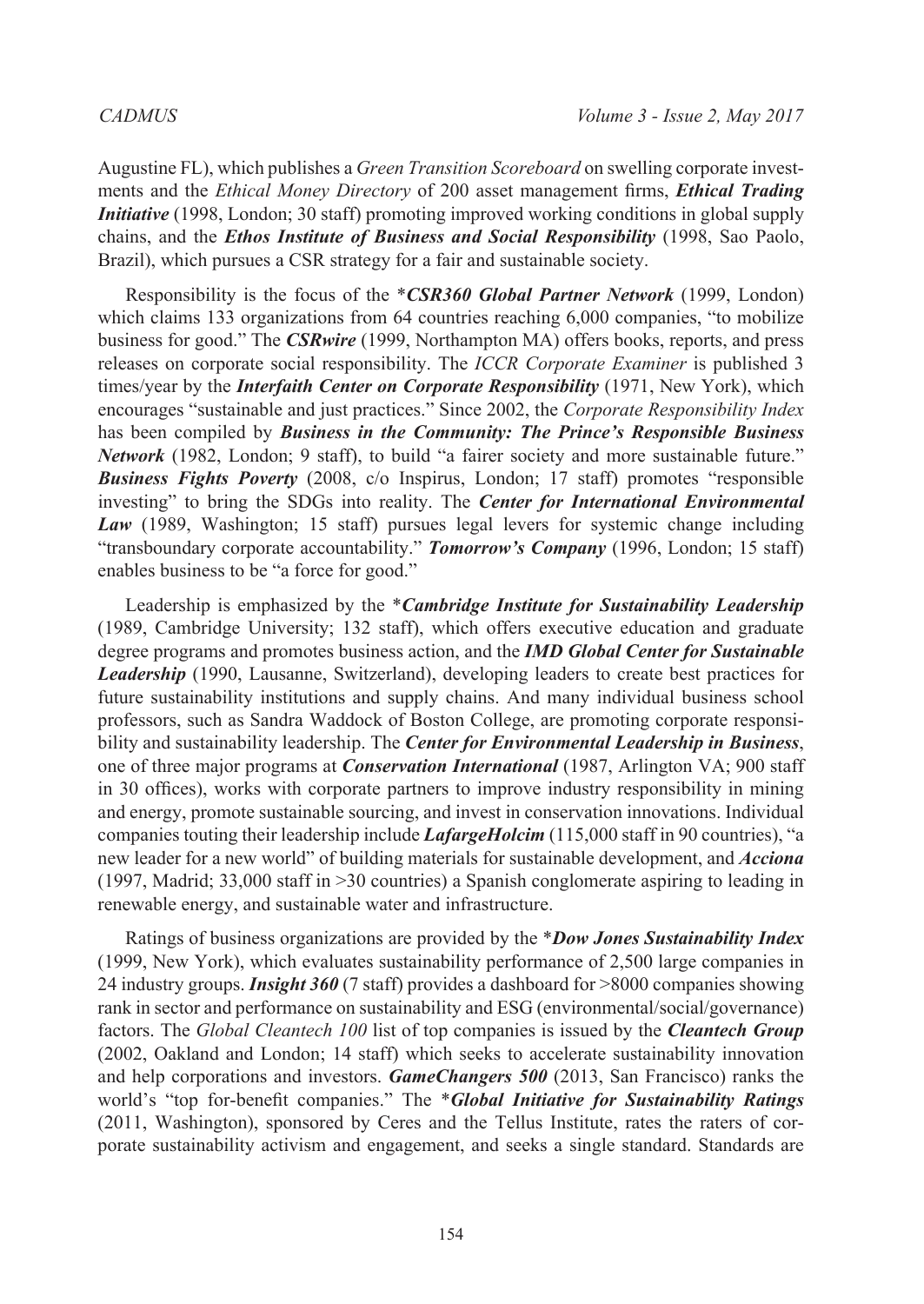also developed by the \**Global Reporting Initiative* (1997, Amsterdam) which issues *Sustainability Reporting Guidelines* for corporate sustainability reports; their *GRI Sustainability Disclosure Database* has 37,000 reports for >10,000 companies.

Ethics, responsibility, leadership, and sustainability are not necessarily defined in the same way, but the similarities in definitions may well outweigh the differences. This area, too, requires further research. Listings of the bad actors, past and present (e.g. Koch Industries), do not appear to be nearly as prevalent, but would also be helpful.

### *2.3. Broadened Accounting*

The traditional image of accounting as dull number-crunching is quickly fading. As argued by Jane Gleeson-White in **Six Capitals, or Can Accountants Save the Planet? Rethinking Capitalism for the 21<sup>st</sup> Century**,<sup>4</sup> the "language of business" is increasingly learning to speak in multiple tongues reflecting the "triple bottom line." Modern corporate accounting, she argues, should assess the condition of six states of capital: traditional financial assets, physical assets, intellectual (idea) capital, human capital (well-being and engagement of staff), social capital (relationships with various communities), and natural capital.

Various groups are working to establish this broader picture. In addition to **GRI,** mentioned above, the *\*Sustainable Accounting Standards Board* (2011, San Francisco; 26 staff), chaired by Michael Bloomberg, is developing standards for more than 80 industries. *The International Integrated Reporting Council* (2012, London) encourages business to "think holistically" about sustainable development and value creation over time. \**Ceres*  (1989, Boston; 65 staff), a coalition of  $>130$  organizations, advocates accounting standards that abolish the concept of free pollution and accelerates policies that reward sustainability performance. Ceres serves as a linking node between some of these organizations. *\*Measure What Matters*, a three-year program led by the Green Economy Coalition (2012) of 150 global leaders, seeks to align global, national, and business indicators, to measure success beyond profit alone to include human well-being and health of the planet, proclaiming that "a data revolution is underway." *GIST Advisory* (2004, Mumbai; 6 staff), the Green Indian State Trust, offers sustainability consulting and encourages green accounting for Indian states. *Accounting for Sustainability* (2004, London; 11 staff), set up by HRH The Prince of Wales, convenes senior finance leaders to shift toward a sustainable economy and resilient business models. The *Climate Disclosure Standards Board* (2007, London; 8 staff), catalyzed by the World Economic Forum, supports a framework for business information in corporate reports. The *American Carbon Registry* (1996, Winrock International, Arlington VA) provides tools for greenhouse gas reporting and promoting carbon offsets. The \**Carbon Disclosure Project* (2000, London; 34 major staff) seeks to "transform the way the world does business," working with corporations and investors to disclose greenhouse gases and water usage.

Complementing these efforts for a broader view, several other groups have a specific focus on natural resources. The \**Natural Capital Finance Alliance* (Oct 2016) of >90 institutions, sponsored by the UNEP Finance Initiative and the Global Canopy Alliance, builds on the Natural Capital Declaration of the Rio+20 summit and encourages consideration of natural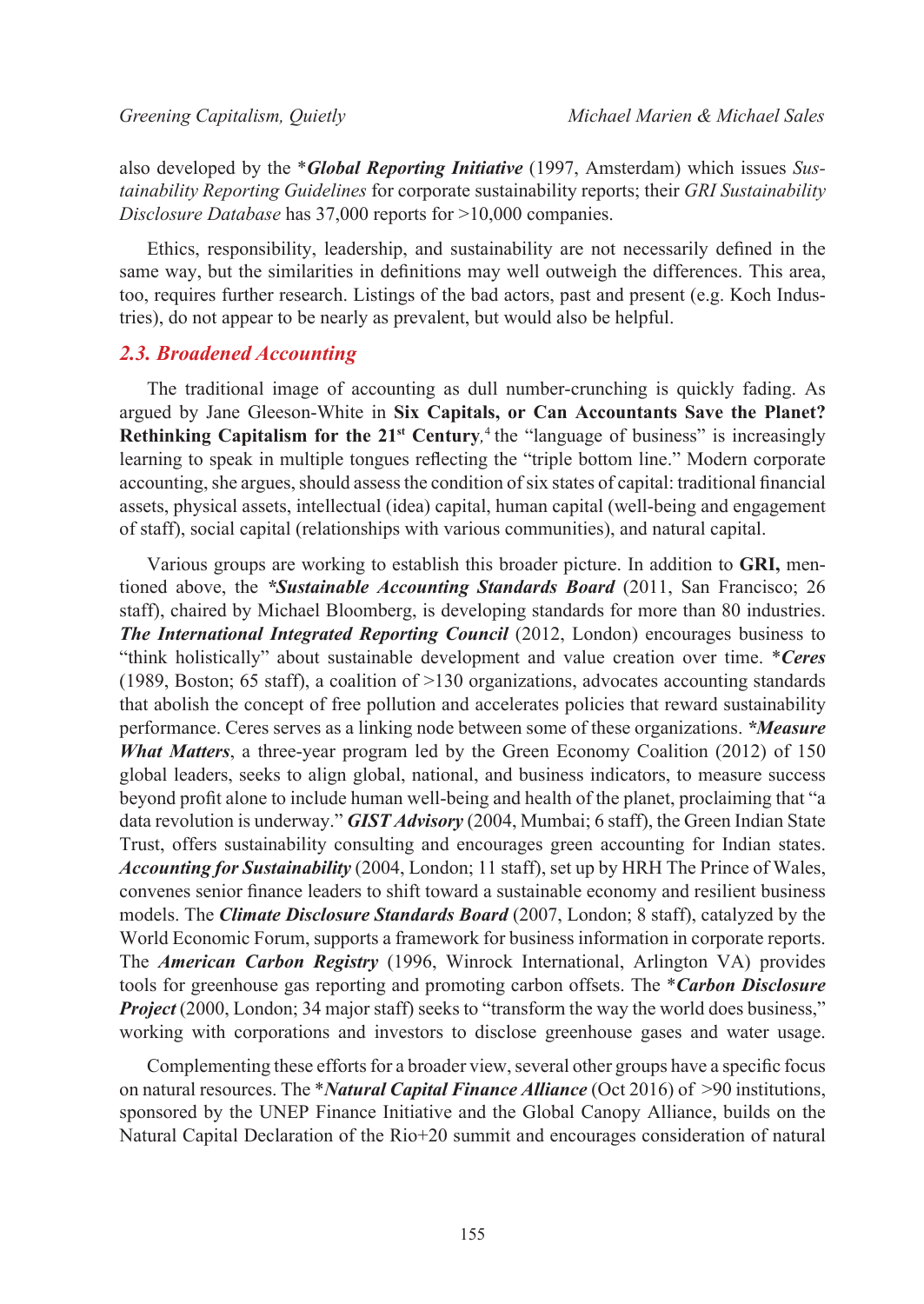capital in loans, equity, and accounting and disclosure frameworks. The *Natural Capital Coalition* (2012, Amsterdam) seeks standardized accounting for business using their Natural Capital Protocol. *\*Wealth Accounting and Valuation of Ecosystem Services* or WAVES (2010, World Bank Group) is a coalition to promote Natural Resources Accounting for sustainable development. *Trucost* (2003, London/NYC/Paris/Hong Kong) helps companies and investors to understand the economic consequences of natural capital dependency and issues a stranded assets report. *Sustainable World Initiative* (2008, Washington) promotes natural resource accounting and managing ecological footprints. Ecological footprint accounting tools have been highly developed by the \**Global Footprint Network* (2003, Oakland CA and Geneva; 47 staff), founded by Mathis Wackernagel.

These efforts to broaden accounting, even though they appear to have some differences, are important steps in reforming economic thinking that is appropriate to the  $21<sup>st</sup>$  century. Criticism of the Gross National Product measure of economic progress has been made by numerous observers over several decades,<sup>\*</sup> with little or no impact. One reason for this failure, despite increasing obsolescence of the GNP, is that the measure is deeply entrenched in economic thinking and not easily displaced or even supplemented by a more accurate and appropriate measure such as the Genuine Progress Indicator. Secondly, the critics of GNP are fragmented and largely non-activist academics, whereas organizations promoting broadened accounting are activists, and more prone to forming alliances. Thirdly, reforming business accounting, especially as concerns natural resources, can be a significant bottom-up step toward reforming systems of national accounts, as suggested by the Measure What Matters program, which seeks to align global, national, and business indicators.

### *2.4. Certifying Organizations*

The internet, trade, and global travel are frequently cited as forces for globalization. Certifying organizations seeking global, regional, or national standardization of best practices are another driver, albeit a quiet one. The \**International Organization for Standards*  (1947, Geneva; 135 staff), comprising 163 national standards bodies, has issued many ISO standards, including Environmental Management, Energy Management, Risk Management, Food Safety, Information Security, and Social Responsibility.

But the world of global certification is far broader, as reflected by the \**ISEAL Alliance*  (2002, London; 25 staff), the International Social and Environmental Accreditation and Labelling Alliance of 19 standard-setting organizations and certifying systems, to distinguish and promote credible sustainable standards for products and services. ISEAL publishes an Annual Report, and sponsors Codes of Good Practice and the ISEAL Credibility Principles. Six ISEAL members have formed the *Global Living Wage Coalition* (2013), partnering with the UN Global Compact, to improve wage levels in certified supply chains. GLWC includes \**Social Accountability International* (1997, New York), which issues the SA8000 Standard for decent work, used in 3,500 certified factories in 72 countries and 65 industrial sectors. SAI promotes its Social Fingerprint rating system for companies and supply chains.

<sup>\*</sup> Michael Marien, "New and Appropriate Economics for the 21st Century: A Survey of Critical Books, 1978-2013," CADMUS, 1:5, October 2012, pp.86- 102, covering 118 books in six categories. Available online from www.cadmusjournal.org.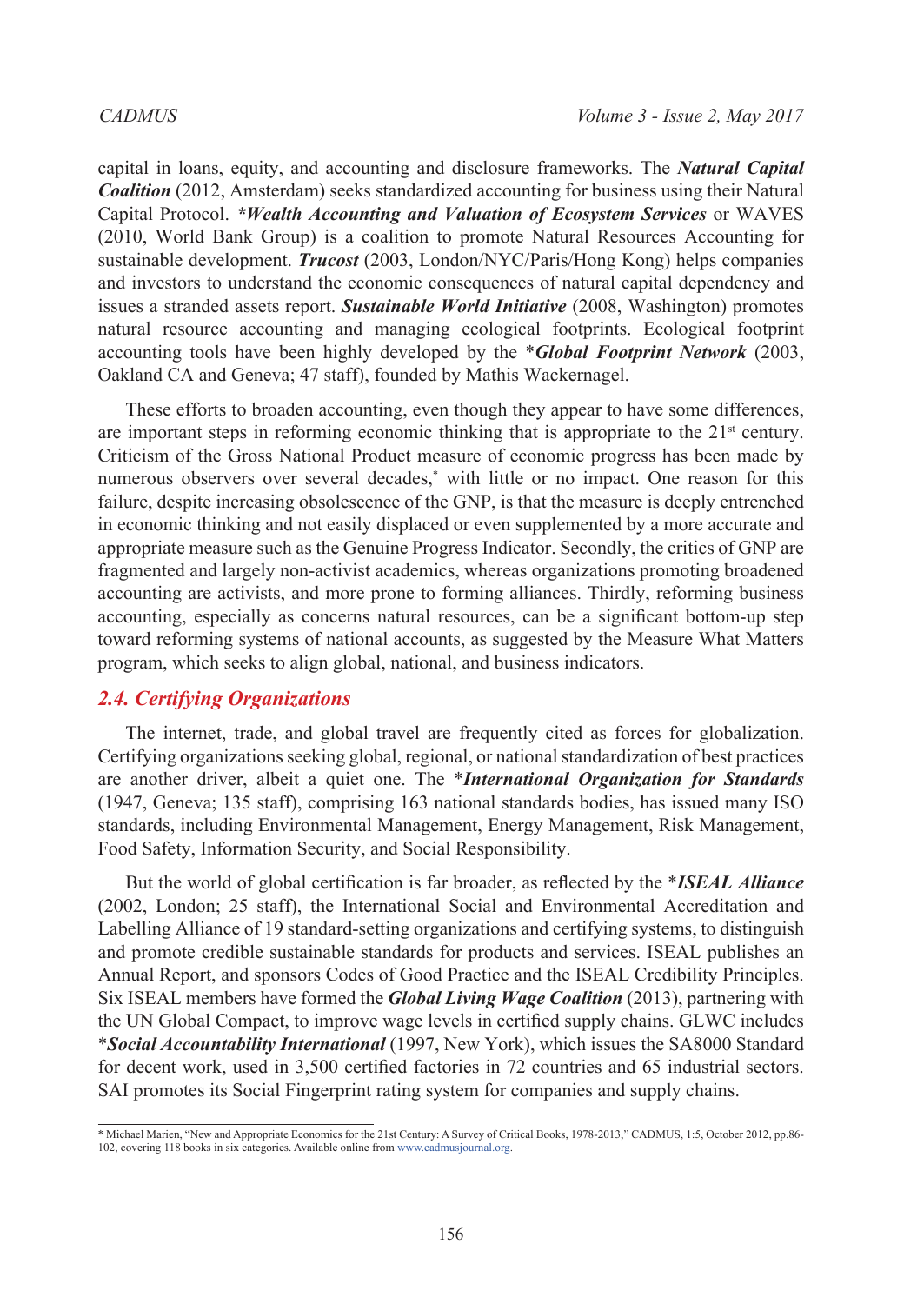Other specialized organizations certifying for sustainability and human rights:

- EXTRACTIVE RESOURCES: \**Extractive Industries Transparency Initiative* (2002, Oslo) claims to be the leading global standard for extractive resource wealth as a key engine for sustainable growth and reduced poverty. See *EITI Standard Progress Report 2015.*
- DIAMONDS: *Kimberley Process Certification Scheme* (2002) involves 54 participants from 81 countries certifying conflict-free diamonds that do not finance rebel movements.
- SEAFOOD: *Marine Stewardship Council* (1996, London + 18 offices) certifies responsibly caught fish with the blue MSC label; it now covers 281 fisheries with almost 10% of the global seafood catch, plus 97 others being assessed.
- FORESTS: The *Sustainable Forestry Initiative* (1994, Washington & Ottawa; 18 staff) promotes the FSI Forest Certification Standard, Chain of Custody Standard, and Certified Sourcing labels. *Forest Stewardship Council International* (2003, Bonn) provides FSC Certification and publishes a 32-page *2015-2020 Global Strategic Plan. Programme for the Endorsement of Forest Certification* (1999, Geneva) is an umbrella organization of 35 national forest certification systems for small forest owners.
- AGRICULTURE: \**IFOAM Organics International* (1972, Bonn), The International Federation of Organic Agriculture Movements, has some 800 affiliates in >100 countries and sponsors the Organic Guarantee System to certify organic labels. *UTZ: Better Farming Better Future* (1999, Amsterdam) certifies sustainable cultivation of coffee, tea, and cocoa, covering >1 million farmers and farm workers in 36 countries. *Animal Welfare Approved* (2013? Marion VA; 29 staff) certifies family farms with high welfare methods. *The Roundtable on Sustainable Palm Oil* (2004, Kuala Lumpur) offers RSPO certification of sustainability claims based on RSPO Principles and Criteria. Similarly, *The Roundtable on Renewable Soy* (2006, Buenos Aires) offers certification based on the RTRS Standard.
- FAIR TRADE: *Fairtrade International* (1997, Bonn; c70 staff), formerly Fairtrade International Labelling Organization, sponsors the FLOCERT certifying organization to reduce poverty and increase sustainable development. The *World Fair Trade Organization* (1989, Amsterdam) promotes the Fair Trade Guarantee System and 10 Fair Trade Principles.
- PRODUCTS: *Cradle to Cradle Products Innovation Institute* (2010, San Francisco) has a Product Standards Guide and products registry for 2,500 products. *McDonough Braungart Design Chemistry* (1999, Charlottesville VA) provides "cradle to cradle" certification for sustainability companies. *GoodWeave* (1986, Washington) sponsors Child-Labor-Free Certification for the carpet industry and the GoodWeave standard of no forced or bonded labor.
- WASTE: *The Zero Waste Business Council* (2011, Corona del Mar CA; 4 staff) provides facility certification.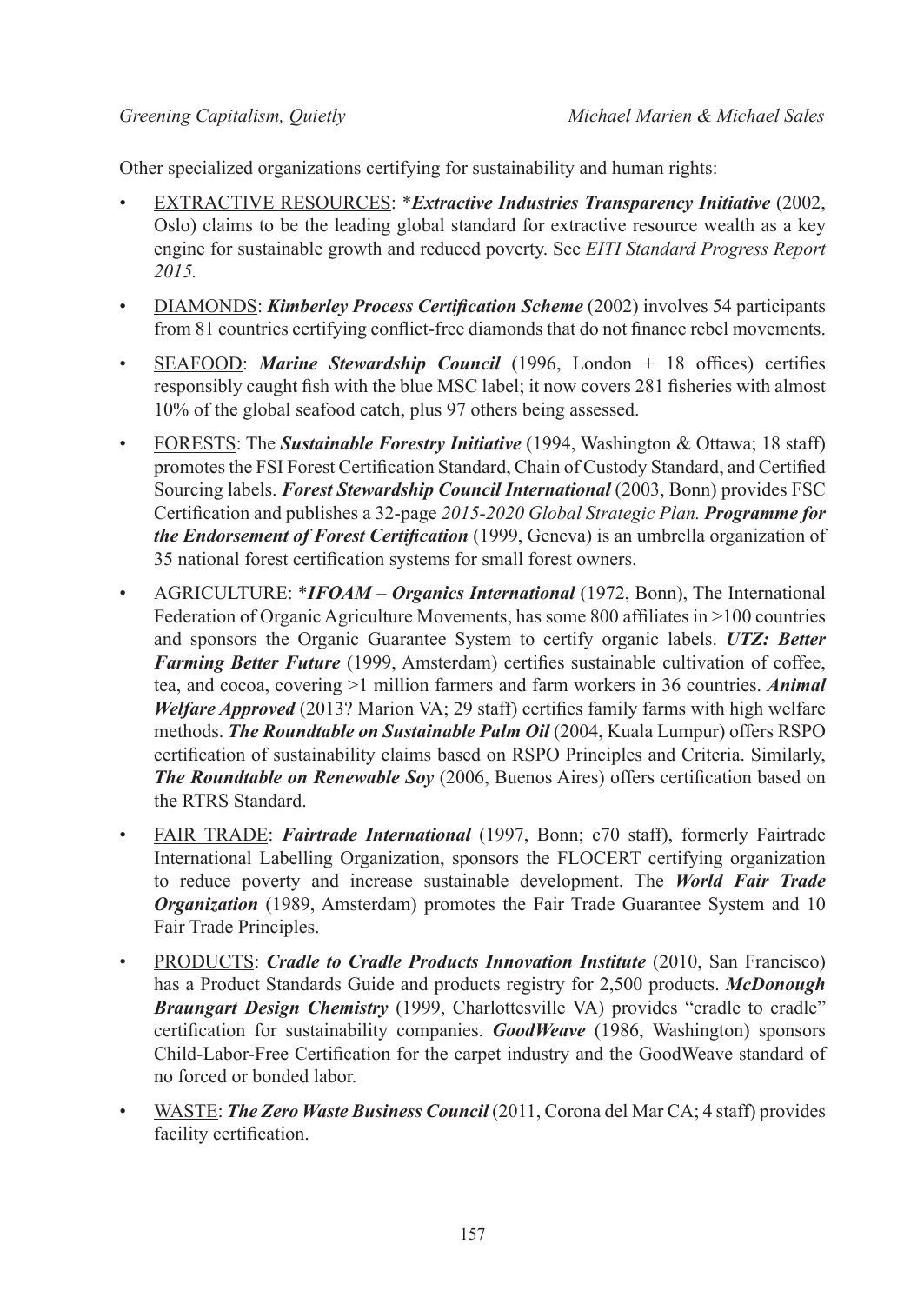- PROFESSIONALS: *The International Society of Sustainability Professionals* (2007, Portland OR) certifies core competencies for individuals and has 1000 members in 10 chapters. *The Association of Climate Change Officers* (2008, Washington) began a CCO Certification program in 2015 to advance professional skills in public and private sectors worldwide. *Chartered Institution of Water and Environmental Management*  (1987, London) provides training and academic accreditation.
- CORPORATIONS: \**B Lab* (2006, Wayne PA), promoting Business as a Source for Good, has certified 2140 beneficial "B-Corps" in 50 countries and 130 industries as of May 2017.

Some of these certifying organizations are larger and better established than others, but, considered together, they represent a powerful non-governmental governance force for sustainability, conservation, and human rights.

## *2.5. Green Investing*

Three broad indicator clusters suggest the robust turn toward green or sustainability investing, arguably the most potent of the seven groups of organizations surveyed here, because it is based not only on ethics but on increasingly strong economic arguments. First, the *\*Sustainable Stock Exchanges Initiative* (2009), facilitated by the UN Global Compact, UNCTAD, UNEP Finance Initiative, and Principles for Responsible Investment, now has 60 partner exchanges on board to promote sustainable business practices and responsible investment. Their "flagship event" is the bi-annual SSE Global Dialogue. The *UN Environment Programme Finance Initiative* (1992, Geneva) seeks systemic change in banking, insurance, investment practice, real estate finance, and valuing ecosystem services. *Principles for Responsible Investment* (2006, London) claims to be the "world's leading proponent of responsible investment," and offers online training via the PRI Academy and transparency reports of asset owners and investment managers.

Second, based on corporate reports, the *Green Transition Scoreboard* (April 2017, 37p), published annually by Hazel Henderson's \***Ethical Markets Media**, calculates \$8.13 trillion in non-government green investments and commitments since 2007, divided in five categories: Renewable Energy (\$3.43 trillion), Energy Efficiency (\$1.75 trillion), Life Systems such as water and waste management (\$1.66 trillion), Green Construction (\$0.92 trillion), and Corporate Green R&D powered by the auto industry (\$0.38 trillion). Extrapolating this upward trend, the *Scoreboard* sees private investors "on track to reach \$10 trillion in green sector investments by 2020." EMM, a Certified B-Corporation, has also published *Ethical Markets Directory* (2016), with 200 brief entries describing green asset managers, investment advisors, banks, consultants, and NGOs.

A third indicator is provided by the *\*Morgan Stanley Institute for Sustainable Investing*  (2013, New York), which notes that "sustainable investments have more than doubled since 2012," while "divestment in fossil fuels reached c.\$3.4 trillion globally in 2016" (likely prodded by the *Divest-Invest Philanthropy* of >500 organizations). Joining with Bloomberg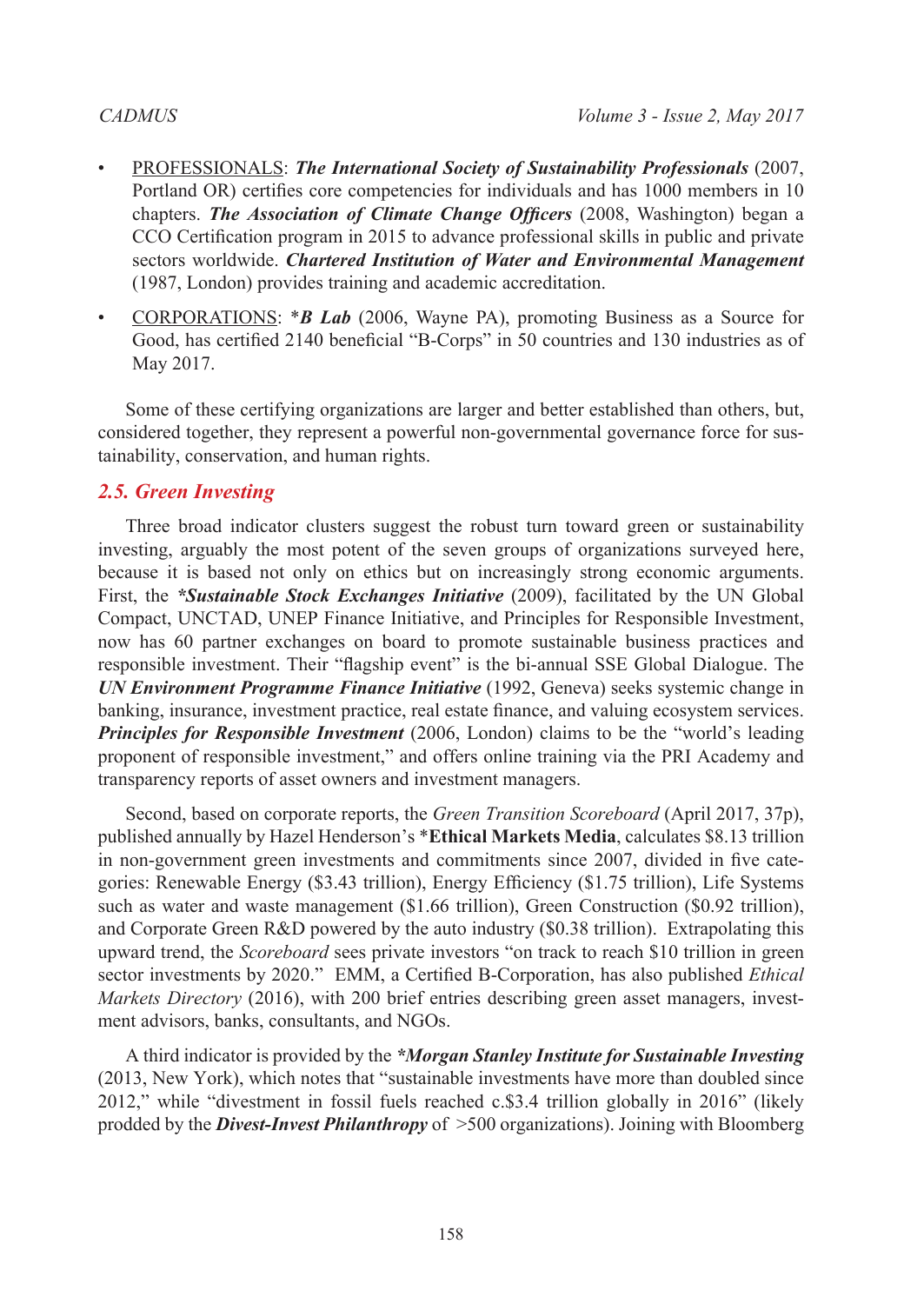LP, MSISI recently conducted a survey of 402 asset management professionals, concluding that "sustainable investing has entered the mainstream," with two-thirds of asset managers practicing sustainable investing and believing that its adoption will grow.\* The report also cites a survey from *US SIF: The Forum for Sustainable and Responsible Investment*  (Washington, 7 staff), finding that professionally managed US assets utilizing sustainable investment criteria grew from \$3.7 trillion in 2010 to \$8.7 trillion at the start of 2016. The US SIF is part of the six-member *Global Sustainable Investment Alliance*, which seeks "to deepen the impact and visibility of sustainable investment organizations at the global level".

Some of the larger and more interesting investment organizations include the following:

- *Breakthrough Energy Ventures* (2016) of 20 mega-rich investors such as Bill Gates and Jack Ma forming a billion-dollar investment fund to transform energy R&D and "the landscape of innovation" in electricity, agriculture, manufacturing, and buildings.
- *Carbon Tracker Initiative* (2010? London; 20 staff) where financial specialists make "carbon investment risk real" with reports on the carbon bubble, stranded assets, etc.
- *Climate Bonds Initiative* (2012, London), an investor-focused non-profit to mobilize the \$100 trillion bond market for climate solutions.
- *De Tao Group* (2014, Shanghai and Beijing), a think tank sponsoring the De Tao Institute of Green Investment and a Master Academy for future new energy.
- *Generate Capital* (San Francisco; 11 staff), "The Capital Partner for the Resource Revolution" of renewable energy, food, water, and materials, which has lined up \$500 million for sustainable infrastructure projects in two years.
- *Generation Investment Management LLP* (2004, London & New York), co-founded by Al Gore and David Blood to advance "sustainability investing for the long term." The non-profit *Generation Foundation* (2015) seeks to mobilize asset owners and investors around the business case for Sustainable Capitalism, and supports the Sustainable Accounting Standards Board and the International Integrated Reporting Council.
- *Insight 360* (San Francisco, 7 staff), "Sustainability Meets Big Data," with the Insight 360 app to analyze sustainability performance and ESG factors (environmental/social/ governance) of >8,000 companies for investment experts.
- *Investor Network on Climate Risk* (2003, Boston), a Ceres initiative of 110 institutional investors representing >\$13 trillion in assets to promote sustainable leadership, parallel to the *Institutional Investors Group on Climate Change* (2005, London; 5 staff).
- *RobecoSAM* (1995, Zurich +4 offices), "We Are Sustainability Investing" for an increasingly resource-constrained world; it assesses 3,400 companies and partners with Dow Jones in *Sustainability Yearbook 2016,* listing leaders in 59 industries.
- *Trucost* (London, New York, Paris, Hong Kong), helping companies and investors to understand impacts of natural capital dependency and stranded assets.

<sup>\*</sup> Morgan Stanley Institute for Sustainable Investing, **Sustainability Signals**: The Asset Manager Perspective, Nov 2016, 20p.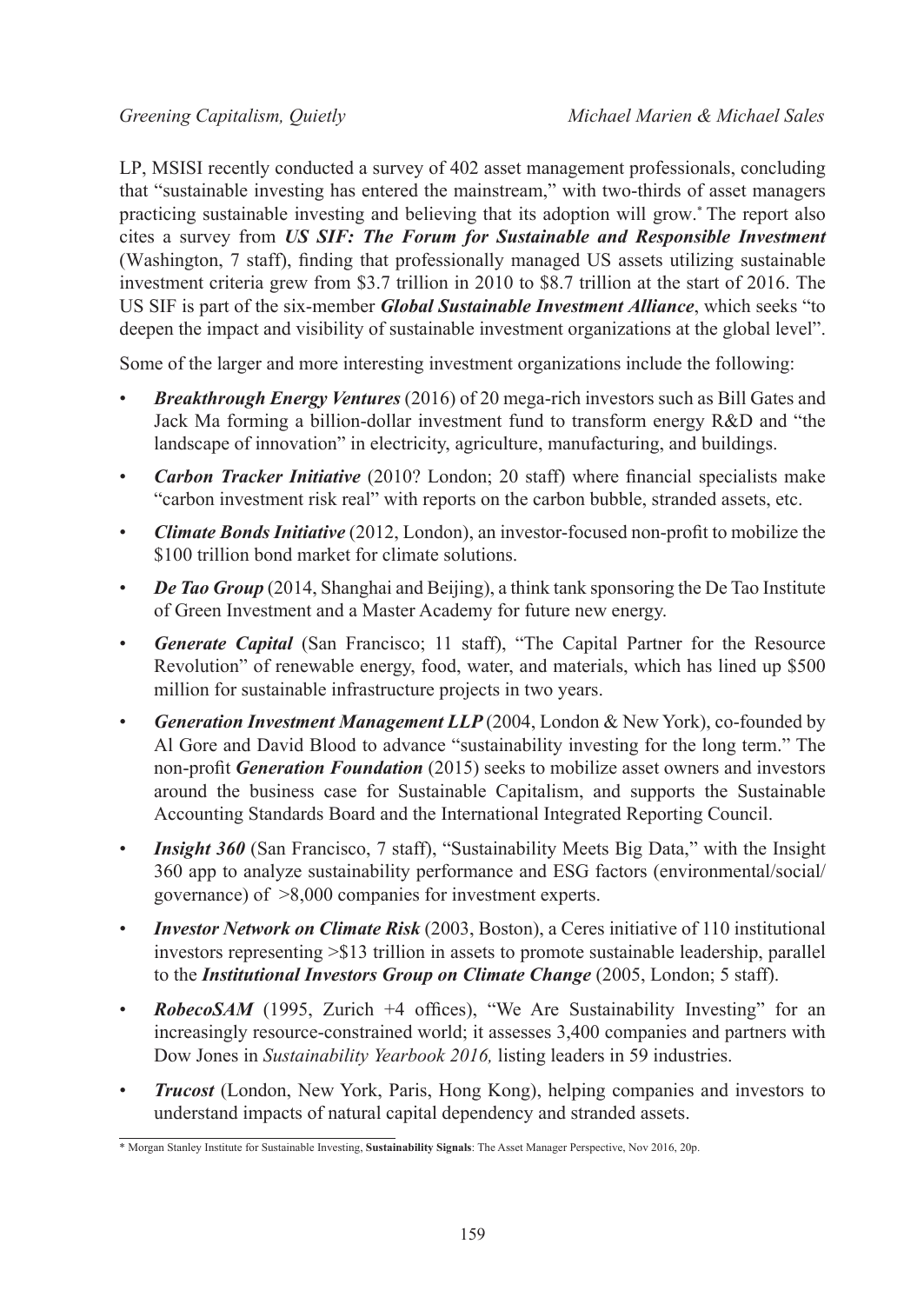• *We Mean Business Coalition* (2015), assembling 677 companies and investors as of Dec 2016 to "create a low-carbon revolution."

Other investing-related organizations deserving mention include *Asset Owners Disclosure Project* (2012, London) to protect owners against climate risks by improving disclosure, *Association for Sustainable and Responsible Investment in Asia* (2002, Hong Kong) to promote corporate responsibility, *Billion Dollar Green Challenge* (2011, New York) to encourage universities and other nonprofits to invest in energy efficiency, *Capital Institute* (2010, Greenwich CT, 7 staff) which publishes *Guide to Investing in a Regenerative Economy* for pension funds, *Clean Path Ventures LLC* (1987, San Francisco) investing in solar PV projects, *European Sustainable Investment Forum* (2003, Brussels) to champion sustainability in European financial markets, *Global Investor Coalition on Climate Change* (2014?) with four regional groups in Europe, North America, Asia, and Australia/NZ, *Green Alpha Advisors* (2007, Boulder CO; 6 staff) to invest in the "inevitable economic/technological transition to sustainability," *Green America* (1982, Washington; 50 staff) publishing the *National Green Pages* and a guide to socially responsible investing, *Green Century Funds* (1990, Boston) owned by environmental non-profits to promote fossil-fuel-free investing, *Kleiner Perkins Caufield Byers* (1972, Palo Alto CA) investing "heavily in green start-ups" and "world-changing ideas" with Al Gore on the Board; *Marion Institute* (1993, Marion MA; 12 staff) to incubate "Serendipity Projects" in sustainability and social justice, *Omidyar Network* (2004, Redwood City CA; c.100 staff) for "philanthropic investment" and global innovation, *Pegasus Capital Advisors* (1995, Greenwich CT; 20 staff) applying Environmental/Social/Governance leadership principles, and *SRI World Group* (1999, Brattleboro VT; formerly *Social Funds*), "the largest personal finance site devoted to social responsibility investing", with >10,000 pages of information.

Surely there are many more similar groups that could be added to the above listings, motivated by ethics and/or the increasingly compelling "business case" for green investing in companies. In turn, mention should also be made of individual company investing. Perhaps the most notable example is Elon Musk's *Tesla*, which seeks to "accelerate the world's transition to sustainable energy through affordable electric vehicles and renewable energy generation and storage." To this end, its "Gigafactory" near Reno, Nevada, began mass production of lithium-ion battery cells in January 2017; full production is expected by 2018 in what they claim will be "the biggest building in the world."

### *2.6. Green Consulting*

In addition to investment advisors, green consultants large and small offer their services to companies, cities, and other public and private entities.

Large groups include the *\*Carbon Disclosure Project* (2000, London + 14 offices; 34 major staff) with consulting services such as corporate footprints to promote sustainable business, products and cities, *Ecology and Environment Inc.* (1970, Lancaster NY + 50 offices) consulting on environmental management, *Environmental Resources Management* (1971, London; 5,000 staff in 160 offices) claiming "world's leading sustainability consultancy,"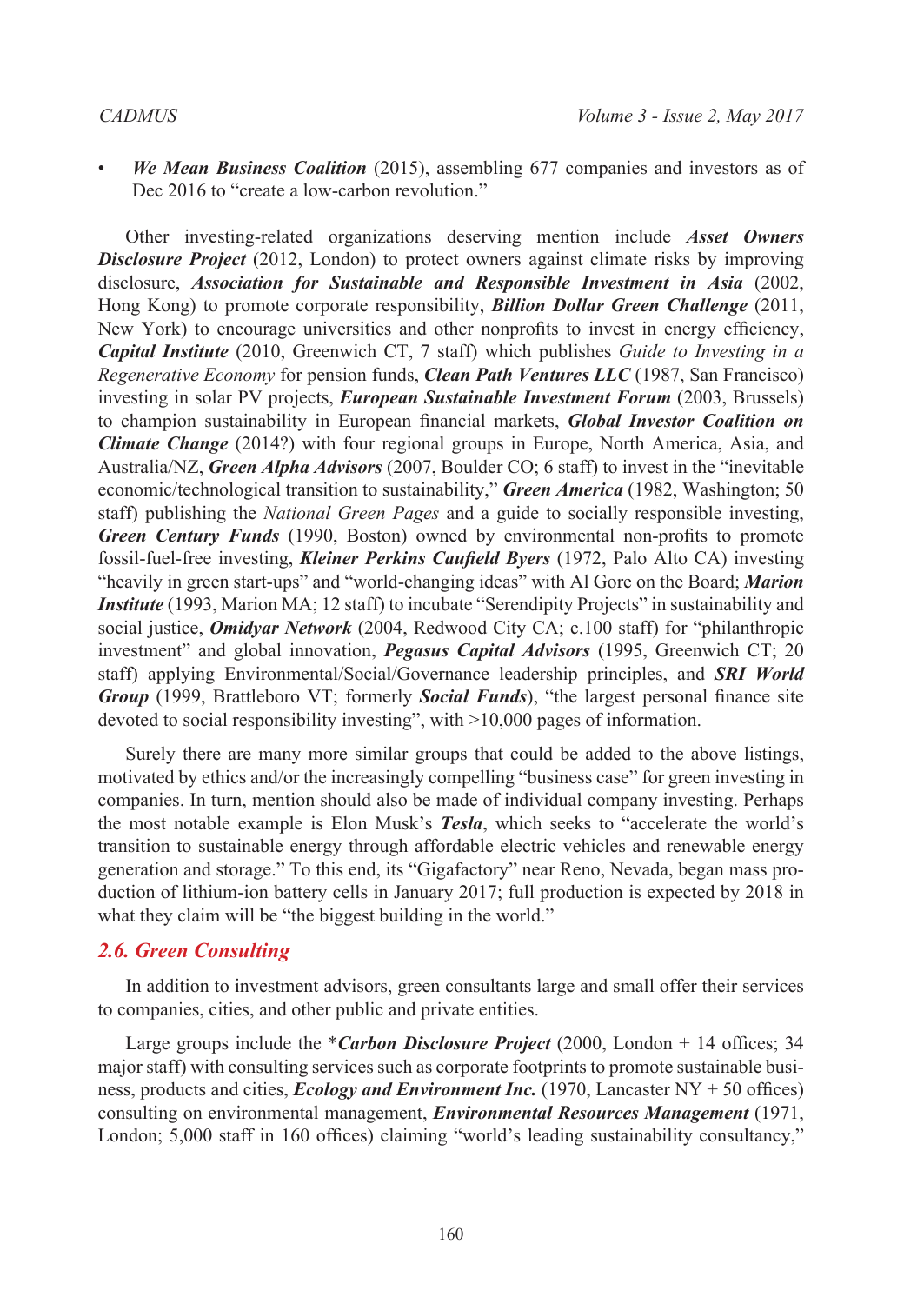*Gerding Edlen* (1996, Portland OR) consultants on green development, transformational buildings, and Principles of Place, *GlobeScan* (1987, Toronto + 5 offices) providing evidence-based strategy consulting" and Sustain/Ability Survey of challenges and opportunities, and *Natural Step* (1989, Stockholm + 10 offices) helping business and communities to accelerate transition to sustainable society and future-fit business.

Smaller organizations include *Clean Energy Solutions* (Boston; 4 staff) on energy efficiency and local energy alliances, *Common Current* (San Anselmo CA; 2 staff) on urban sustainability for government/business/non-profits, *ENEA Consulting* (2007, Paris & Melbourne; 22 staff) on actors in the energy value chain, *Global Climate Adaptation Partnership* (Oxford UK, 9 staff) on local adaptation approaches, *Green Guru Network* (2010, Hastings-on-Hudson NY) to share sustainability ideas in the Hudson Valley, *International Synergies* (2005, Birmingham UK) on industrial ecology solutions for the circular economy and zero waste, *Natural Capitalism Solutions* (Longmont CO, 9 staff); headed by Hunter Lovins, formerly of Rocky Mountain Institute) on the business case and tools for regenerative solutions, *Natural Marketing Institute* (1990, Harleysville PA) consulting on wellness and sustainability, *Strategic Sustainability Consulting* (2005, Lynchburg VA, 10 staff), and *Sustainable Solutions Corporation* (Royersford PA, 10 staff) consulting on sustainable buildings and corporate sustainability.

Special mention should be made of *SustainAbility* (1987, London/New York/San Francisco; 21 staff) to define the role of business in the sustainable development agenda. It was co-founded by John Elkington, who originated the "Triple Bottom Line" concept of People/ Planet/Profit in 1994. Elkington is now "Chairman and Chief Pollinator" of *Volans* (2008, London; 4 staff) to help leaders to systemic solutions and breakthrough business models in collaboration with the UN Global Compact, "for sustainable growth in an exponential world."

### *2.7. Green Business Publishers*

Similar to the wide variety of green consultants, large and small, green business publishers offer a broad range of books, journals, reports, and newsletters.

The newly-formed and aggressive *Business and Sustainable Development Commission* (Jan 2016, London; 12 staff) published a January 2017 "flagship" global report on accelerating the shift to a sustainable economy (see footnote on page 4). Two recent downloadable reports suggest the thinking that they are promoting: *Breakthrough Business Models: Exponentially More Social, Lean, Integrated and Circular* (Sept 2016, 39p), co-authored by John Elkington of *Volans*, and *Valuing the SDG Prize in Food and Agriculture: Unlocking Business Opportunities to Accelerate Sustainable and Inclusive Growth* (Oct 2016, 47p).

\**Cleantech Group* (2002, Oakland & London; 14 staff), which seeks to accelerate sustainability innovation, provides a free bi-weekly *Cleantech Newsletter* on key trends, companies, and people in sustainability innovation and investment, *CTG Insights* bi-monthly report on the global innovation community, a *Quarterly Investment Monitor,* specialized intelligence briefs, and an annual *Global Cleantech 100* list of promising companies. *Eco-Business*  (2014, Singapore; 18 staff) is a media company serving Asia Pacific's cleantech, smart cities,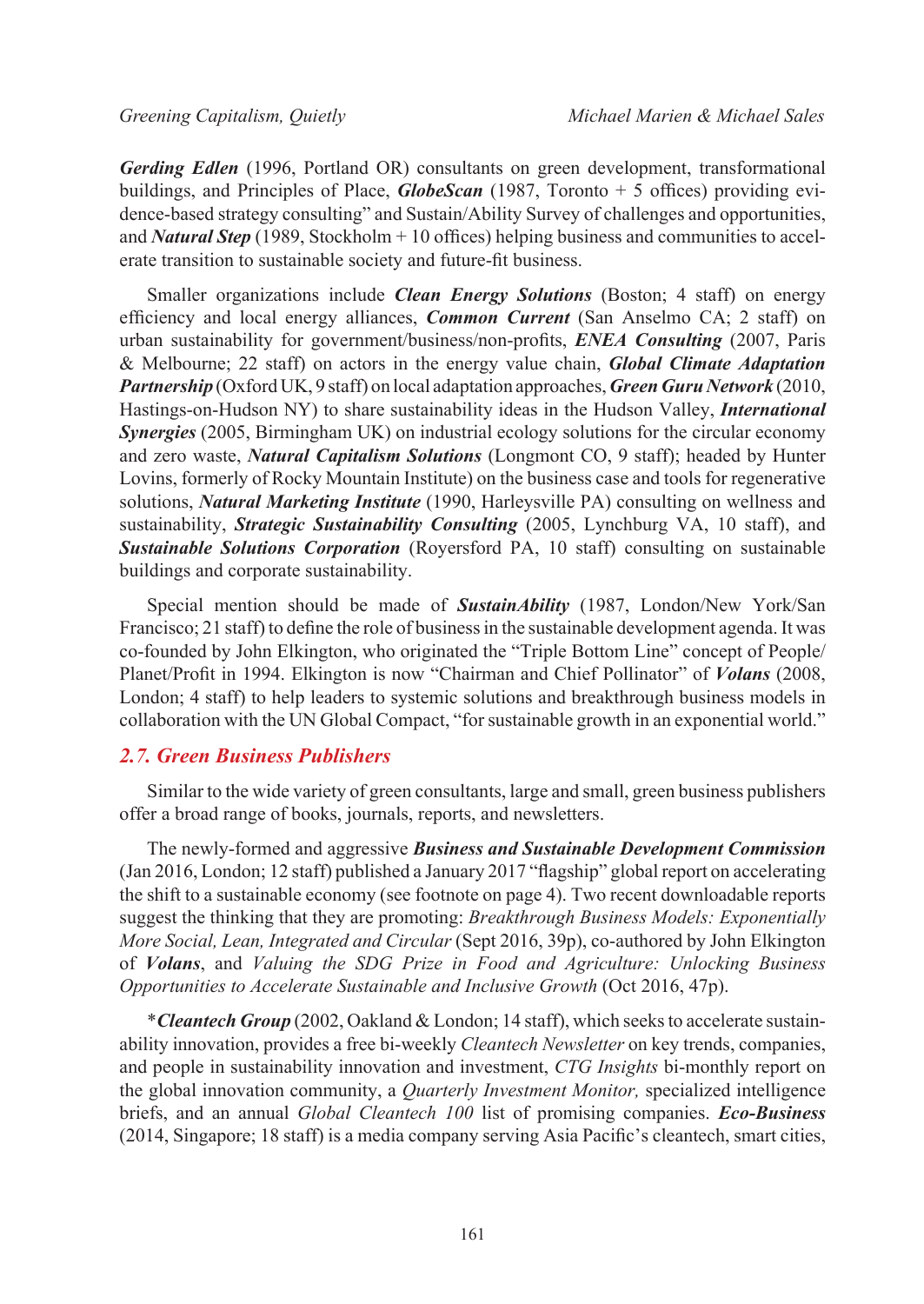responsible business, and sustainable development communities. *Environmental Business International* (1988, San Diego) has produced some 20 market research reports and publishes a free weekly newsletter, *Environmental Business Journal* (1988, monthly; \$995 individual sub) providing strategic information in 14 business segments, and *Climate Change Business Journal* (2007, quarterly; \$495 individual sub) for firms providing services or technology. and investors in renewable energy, energy storage, green buildings, carbon markets, or consulting. \**GreenBiz Group* (1991, Oakland CA; 20 staff headed by Joel Makower) offers videos, *GreenBuzz* daily newsletter, *VERGE* weekly newsletter, various reports, monthly surveys of the 3000-member GreenBiz Intelligence Panel, a *State of the Profession* report for sustainability executives, and an annual *State of Green Business Report* on the circular economy, green infrastructure, and corporate practices. *Sustainable Brands* (2006, San Francisco; 27 staff), produced by Sustainable Life Media, provides six newsletters, videos, and complimentary downloads of reports such as *22 Research Studies Proving the ROI of Sustainability.*

\**Greenleaf Publishing* (1992, Saltaire UK) issues a wide variety of books on sustainability, and journals such as *Journal of Corporate Citizenship* (2001, quarterly), *Building Sustainable Legacies* (2013, 3/year) on societal value co-creation, and *Business, Peace, and Sustainable Development* (2013, 2/year) on reducing violence as part of business strategy. The giant academic publisher *Springer* (1842, Berlin) issues the *International Journal of Corporate Social Responsibility,* on CSR, sustainability, ethics, and governance, charging a \$980 "article processing fee" for authors! *CSRwire* (1999, Northampton MA) is a media platform for news and views on corporate social responsibility, with books, reports, and press releases. *Triple Pundit* (San Francisco; 6 staff) reports on the "triple bottom line" of People/Planet/ Profit with a daily and weekly newsletter. *Ethical Markets Media* (St. Augustine FL, headed by Hazel Henderson) publishes the annual *Green Transition Scoreboard* of burgeoning green investments by the private sector, and the *Ethical Money Directory* of some 200 asset management firms, investment advisors, consultants, and relevant NGOs and banks.

As with each of the sub-systems we have identified, our inventory of Green Publishing is incomplete. In addition to organizations focused on publishing, there are many think tanks and action groups (e.g. OECD, IUCN, United Nations) that publish books, reports, pamphlets, factsheets, and newsletters on sustainability-related topics, as identified in *The Security & Sustainability Guide.* Unfortunately, there is no detailed consumer guide to where to get the best information on what topics, including the greening of business. At this point, we can only provide a listing of relevant organizations, with tentative suggestions as to which information sources may be most deserving of attention.

# **3. Lessons Learned and Questions Raised**

1. The Necessary Revolution is Underway. It certainly appears that the revolution is no longer at "the beginning of the beginning." But whether it is at the middle of the beginning or somewhere beyond is difficult to estimate. And, due to recent political developments favoring "retro regimes," especially in the US, the revolution may be reversed to some degree, before continuing.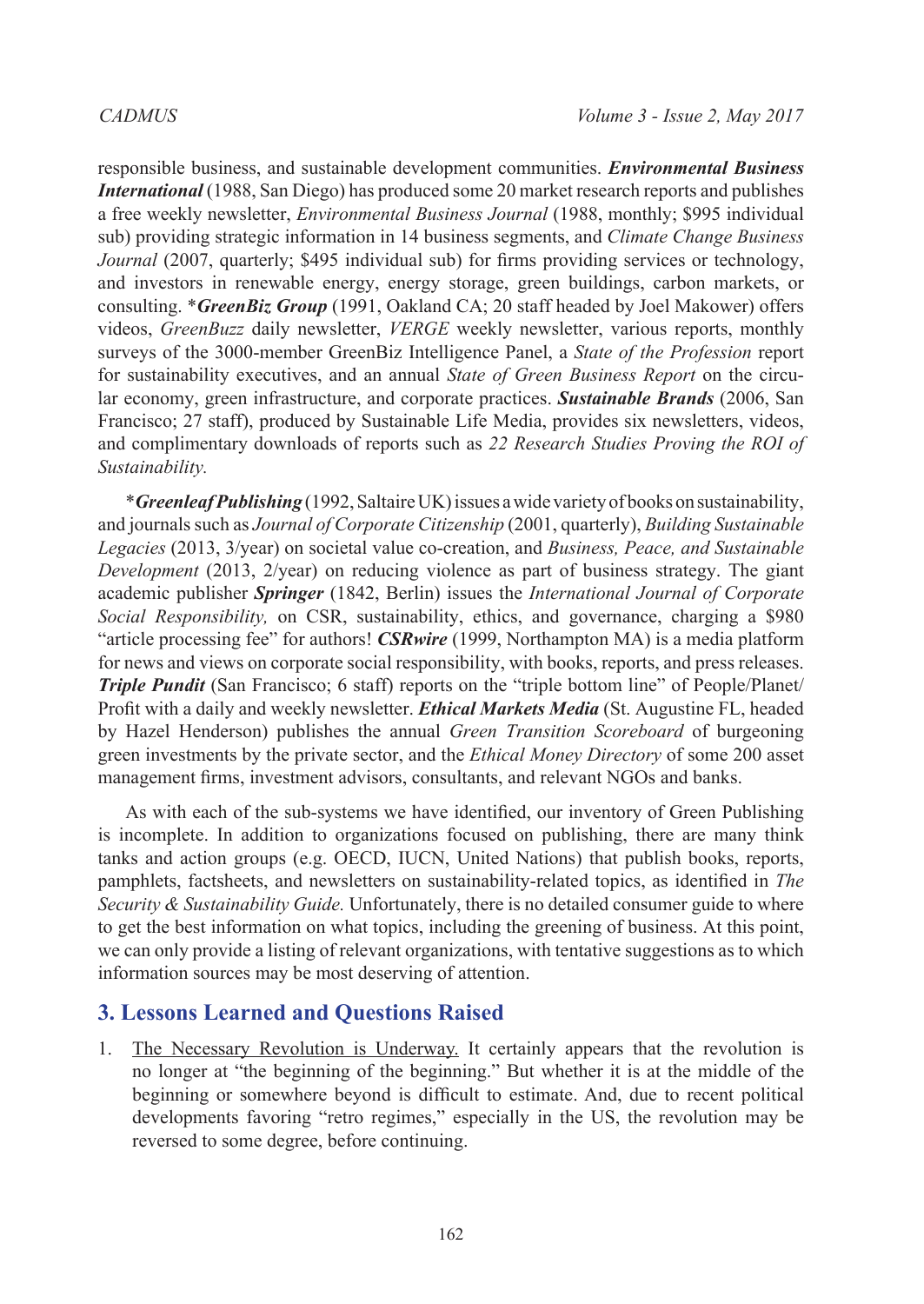But the quiet trend to more and bigger groups seems sure to continue. As a rough measure, of the 150 groups noted here (several are mentioned more than once), 108 of them posted a founding date, with median start-up in 2003, thus a doubling in 13 years.

A proclaimed "data revolution" is underway led by the UN Sustainable Development Goals and the Measure What Matters program of the Green Economy Coalition, so better indicators should be available in the next few years, not only of how far we have come, but how far we have yet to go to meet the 17 SDGs, and whether greening companies are a small part of the capitalist world, say 5-10%, a large minority, or a majority. The Jan 2017 **Better Business, Better World** report (see footnote on page 4), building on the Global Goals, could go a long way in boosting the necessary revolution.

- 2. The Two Capitalisms. It may still be too early to note a contest between two forms of capitalism: the  $21^{st}$  Century Green (or Sustainable) Capitalism, valuing the triple bottom line of People/Planet/Profit and seeking to act responsibly, vs. the  $20<sup>th</sup>$  Century Industrial-Era Capitalism that adheres to a single bottom line of maximum profit, often at any cost, and satisfying only stockholders. It is increasingly inappropriate to view capitalism and multinationals as one large monolithic entity. At some point, perhaps soon, Green Capitalism will be seen as a separate phase, and not an oxymoron, to be contrasted with Industrial-Era Capitalism. This could well be hastened by the new regime in the United States, with its nationalistic "America First" stance that could lead to ruinous trade wars (or worse), and should invite embrace of a green alternative in response. Serious debates are needed as to which option best serves American and global interests.
- 3. But Why is the Revolution So Quiet? Several reasons can be offered as to why Green Capitalism has yet to emerge as a truly viable, science-based, and attractive alternative. First, development of the Necessary Revolution has been gradual, similar to global warming and other environmental insults. Second, and probably most important, fragmentation and competition in the Green Capitalist system is profound, as illustrated by the many different organizations identified here, most of which have little or nothing to do with each other. There are few visible leaders, such as Al Gore, who tries to make the business case for "Sustainable Capitalism" through the Generation Foundation. Thirdly, the Green Capitalist system, as sketched here, is composed not only of individual companies, NGOs, and Global Action Networks.\* Rather, it also includes components of the UN (notably the UN Global Compact, the UNEP Finance Initiative, and the UN-inspired Sustainable Stock Exchanges Initiative), for-profit consultants, and green investment advisors and publishers. All of these organization types are essential to understanding and driving the unfolding Necessary Revolution.
- 4. The Larger Context of Finance. A remarkable report on the "quiet revolution" in the global financial system was published in October 2015 by UNEP Inquiry: Design for a Sustainable Finance System (2014, Geneva; <http://unepinquiry.org/>). **The Financial**

<sup>\*</sup> Steve Waddell, **Global Action Networks: Creating Our Future Together**. New York: Palgrave Macmillan, 2011. GANS are seen as a "critical organizing innovation," in that they involve multi-stakeholder networks of people in government, business, and NGOs of all sizes who seek a sustainable globalization that works for all. Also see Steve Waddell, **Change for the Audacious: A Doer's Guide**. Large Systems Change for a Flourishing Future. Boston: Networking Action Publishing, 2016. See Chapter 6 on "Creating Societal Change Systems" and Chapter 9 on systems mapping and learning.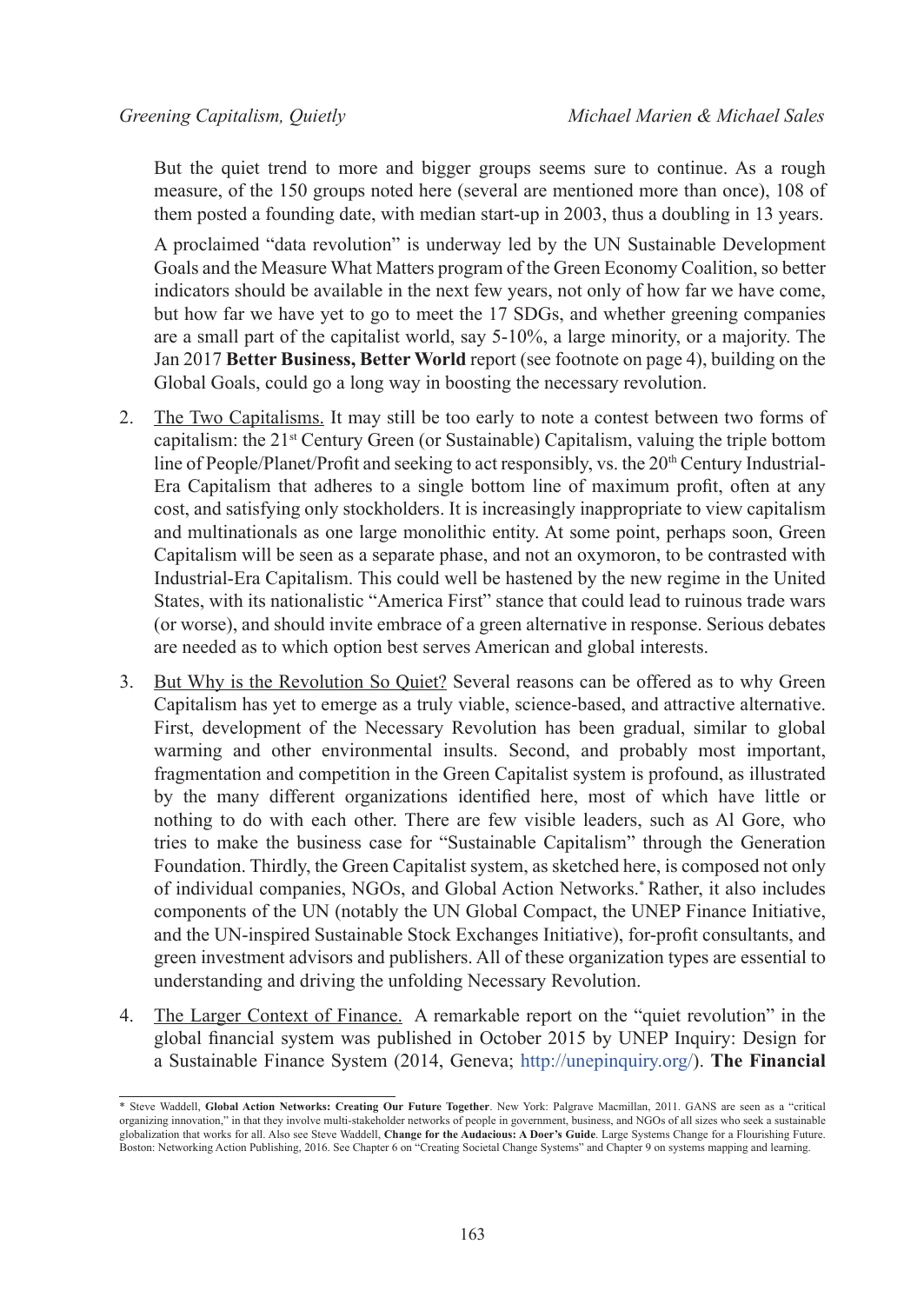### **System We Need: From Momentum to Transformation** seeks

to align the public and private financial system with sustainable development by advancing national and international efforts to shape "an inclusive green economy." An updated report was issued in October 2016 (Full Report, 87p; Summary, 17p), finding that "*The last year has seen an acceleration in the quiet revolution's momentum across the financial system*" (italics added), incorporating aspects of sustainable development into financial system design and practice across three interlocking pathways of change: market leadership, national action, and

*"We cannot have sustainability without security, nor security without sustainability."*

international cooperation. Nevertheless, "today's momentum remains inadequate to deliver the transformation needed to finance sustainable development (in that) natural capital continues to decline precipitously, alongside growing social inequality and unrest." Moreover, "sustainable financial flows and stocks remain marginal to the deployment of capital, worldwide. The financial system remains disconnected from the long-term needs of the real economy." Although the UNEP Inquiry report is largely concerned with public policy and regulation, the business sector is an important aspect, as concerns co-evolution of market leadership and policy, market leadership as exemplified by green bonds, and public finance to mobilize private capital for sustainable development.

- 5. The Larger Context of Sustainability Organizations. The Green Capitalist "system," however defined, is only a small part of a larger system of more than a thousand sustainability organizations, most of them international, as identified in *The Security & Sustainability Guide.* These organizations are devoted to such topics as climate change, energy, public finance, food and agriculture, forests, oceans, population, biodiversity, water, cities, etc. And, in turn, this "sustainability system" increasingly overlaps the broad system of security organizations (including human security, peace, terrorism, corruption, migration, cyber-security, and arms control), in that we cannot have sustainability without security, nor security without sustainability. These two large and overlapping domains could form a Global Action Network that puts the growing inter-penetration of security and sustainability concerns at the center of all corporate and government strategic planning. However, those engaged in all domains of security have acknowledged that climate change is a "threat multiplier," whereas those engaged in promoting sustainability are virtually silent on security as a trend and driver of its context, and have yet to recognize that sustainability seen as a national and global security issue would advance their interests.
- 6. So, Are We Winning the Struggle for Sustainability? Probably not. It seems difficult to grasp the simple paradox of "improvement but growing inadequacy," but this seems to be the proper assessment at this moment. As argued by environmental critic Peter Dauvergne:

"most multinational corporations have become more proactive in managing critics, avoiding obvious greenwash, and instead partnering with NGOs, offering eco-products and sponsoring third-party certification of production processes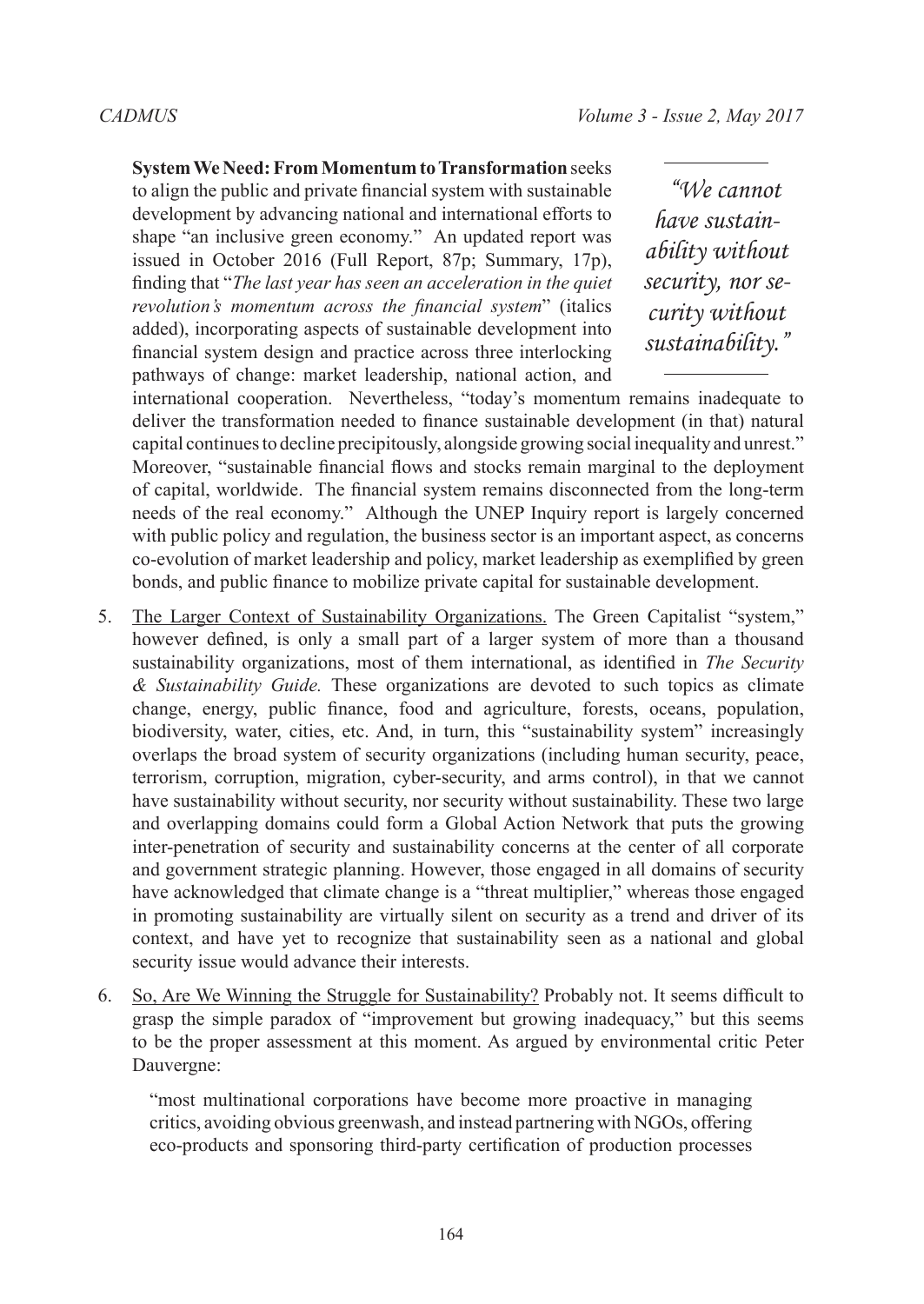and consumer products…(which) can make it seem as if rapid progress is now being made toward global sustainability. However, the efficiency gains of ecobusiness are largely lost as firms reinvest energy and cost savings to stimulate even more unsustainable growth and consumption—a rebound effect that's at the heart of the failure of environmentalism of the rich to slow the escalating global sustainability crisis."[5](#page-16-4) 

*"Fragmentation of knowledge and advocacy will continue to seriously inhibit progress toward sustainability and human well-being."*

Dauvergne advocates "an energetic, critical questioning of the slight-of-hand illusions of sustainable development, corporate social responsibility, business-NGO partnerships, and market solutions."[6](#page-16-5) Corporations now have two games to play, and must decide how much to devote to each road. Ongoing criticism and prodding is thus important, but should not foreclose the possibilities of serious and sincere progress on many fronts. But even if climate change is confined to the goal of less than  $2^{\circ}C$ , which seems unlikely under the present Paris climate accord,\* there is much more to be done, as outlined in the UN's 17 Sustainable Development Goals.†

- 7. Cities Take the Lead. On a more upbeat note, Michael Bloomberg, former mayor of New York and chair of the Global Covenant of Mayors for Climate & Energy (Jan 2017), argues that "the new Trump administration will dominate headlines in 2017, but the biggest changes in the way we live will be driven not by Washington but by cities."‡ This ongoing trend will accelerate, he asserts, because power will continue to shift away from Washington, where partisan warfare kills off good ideas. Rather, cities and businesses will continue to reduce emissions, save on energy, build modern infrastructure, and protect themselves from extreme weather. This is confirmed by **The Security & Sustainability Guide***,* which lists 37 urban groups, such as the C40 Cities Climate Leadership Group of 80 megacities and ICLEI—Local Governments for Sustainability, virtually all of them strongly advocating many sustainability-related actions. And most big businesses have headquarters in big cities and are equally concerned.
- 8. The Need for More Horizontal Thinking. This report is an exercise in horizontal thinking, which seeks to take a broad integrated view of systems and emerging trends, in contrast to the vertical thinking that is widely inculcated by academic institutions and proliferating scholarly journals that look at individual trees and not the forest ecosystem.

<sup>\*</sup> John Schwartz, "Climate Deal Called Too Weak to Meet Goals," *The New York Times*, November 17, 2016, A12, citing the latest World Energy Outlook of the authoritative International Energy Agency on the 2015 climate change accord in Paris.

<sup>†</sup> Jeffrey D. Sachs, **The Age of Sustainable Development**. Foreword by Ban Ki-Moon. New York: Columbia University Press, 2015. Especially see chapter on planetary boundaries. Also see Simon Nicholson and Sikina Jinnah (eds), **New Earth Politics: Essays from the Anthropocene** (see Marien's review in Eruditio, 2:3, April-May 2017) (MIT Press, 2016) for a broader view on "Earth 2.0."

<sup>‡</sup> Michael Bloomberg, "Where Washington Fails to Drive Progress, Cities will Act," *Time*, December 26, 2016. Also see Michael Bloomberg, "City Century: Why Municipalities Are the Key to Fighting Climate Change," *Foreign Affairs*, Sept-Oct 2015. In the US, many states are also taking the lead. See "On Climate Change, Look to the States," *The New York Times* editorial, December 26, 2016, A20.